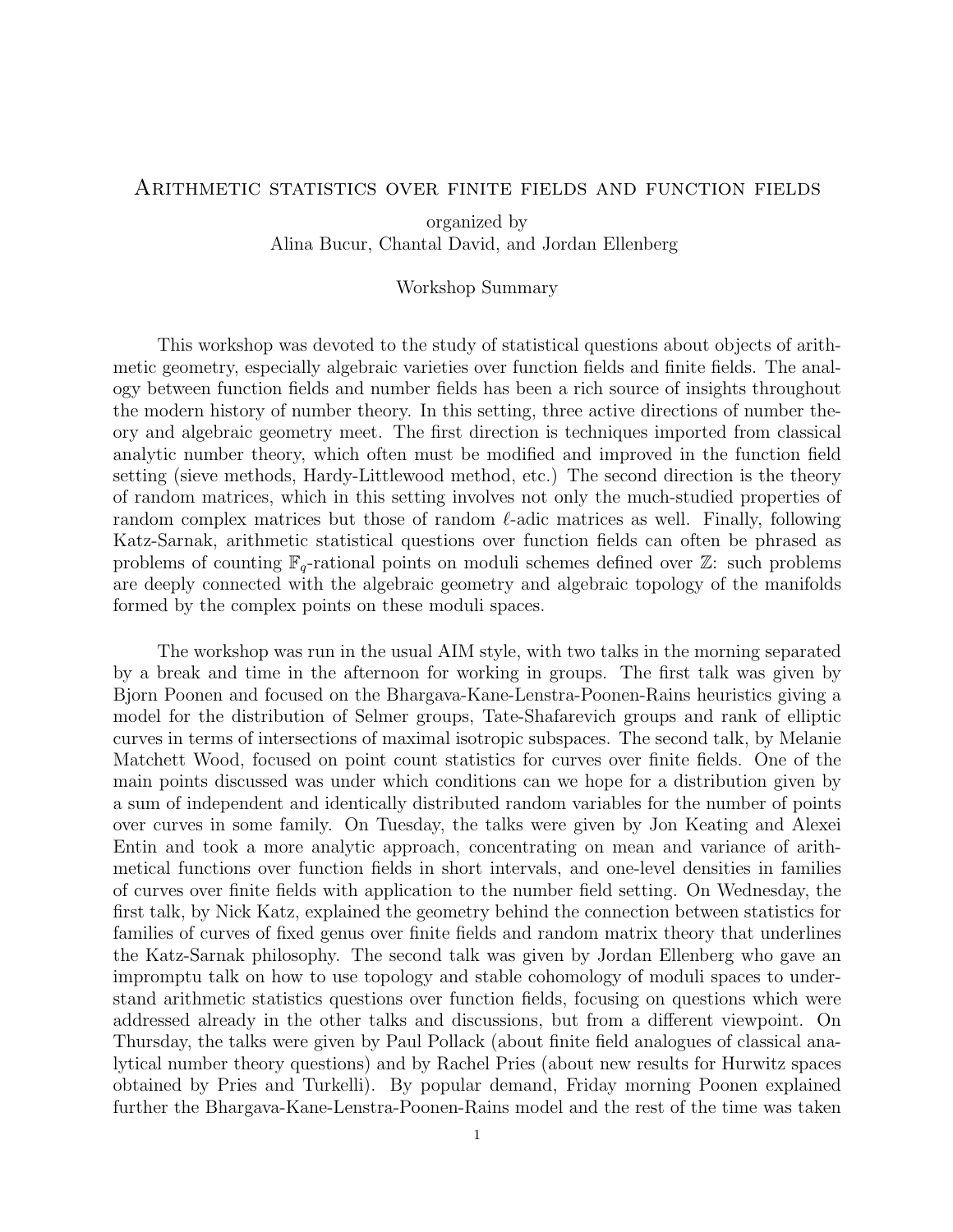by the wrap-up session and research in groups.

Some of the more notable topics discussed in the research groups are listed below.

- Extensions of the Bhargava-Kane-Lenstra-Poonen-Rains (BKLPR) heuristics The group developed a version of the BKLPR heuristics [bkplr] with  $\mathbb{Z}_p$  replaced by  $Z$ , counting up to height  $B$ . They used the rank 2 case, where other heuristics are known, to calibrate  $B$  with the height used when counting elliptic curves, and then use that calibration to make a predictions for the number of curves of rank 3 (and higher rank) in the family of all elliptic curves over  $\mathbb Q$ , and in families of quadratic twists.
- Geometric Poonen-Rains and Bhargava-Kane-Lenstra-Poonen-Rains statistics.

The group discussed analogues of the Poonen-Rains [pr] and BKLPR [bkplr] conjectures over function fields, focusing in particular on the question: given an elliptic curve  $E/\mathbb{F}_q(t)$ , is there a natural moduli space  $X_{E,n}$  over  $\mathbb{F}_q$  such that the point count  $|X_{E,n}(\mathbb{F}_q)|$  computes the average size of the mod  $\ell$  Selmer group of a random twist of  $E$  by a squarefree polynomial of degree  $n$ ? We were able to show that such a space exists under mild conditions on  $E$ ; then the "large q limit" of the Poonen-Rains conjecture, by Weil II, comes down to a computation of the connected components of this space, which in turn reduces to a statement about the monodromy in  $H<sup>2</sup>$  of certain families of elliptic surfaces. Fortunately, Chris Hall was in attendance at the workshop, and explained to us that the relevant monodromy statements had already been proven by him in a published paper! Some subset of the participants, possibly in collaboration with students, will write this up.

• Point counting for  $\mathbb{Z}/3\mathbb{Z}$ -covers of  $\mathbb{P}^1$  over a finite  $\mathbb{F}_q$  by the whole genus

The point count in [bdfl] for cyclic trigonal curves was done by the signature of the cyclic covering map, not the whole genus. The method employed made use of the sums of the cubic characters associated to these covers. The goal of this research group was to use the results about cubic field extensions from [woodabelian] to compute the distribution of the number of points of a  $\mathbb{Z}/3\mathbb{Z}$  cover of  $\mathbb{P}^1$  of genus g as  $q \to \infty$  and compare with the statistics from [bdfl].

• Bounded gaps over  $\mathbb{F}_q(t)$ .

A group looked at the recent breakthrough paper of Maynard [maynard] proving bounded gaps between k primes, and tried to see if Maynard's sieve can be done over function fields, i.e. proving that there are infinitely many sets of  $k$  prime polynomials such the difference of their degrees is absolutely bounded by a constant  $B_k$ . The conclusion seems to be that everything can be translated in the function field setting, and that one actually gets also the same quantitative results (the same order of magnitude for the constants  $B_k$ ).

• Conjectures about the moments of  $L(1/2, \chi_d)$  over function fields.

The goal is to gather sufficient numerical data to test the recent conjectures of Andrade and Keating about the moments of special values of L-functions over function